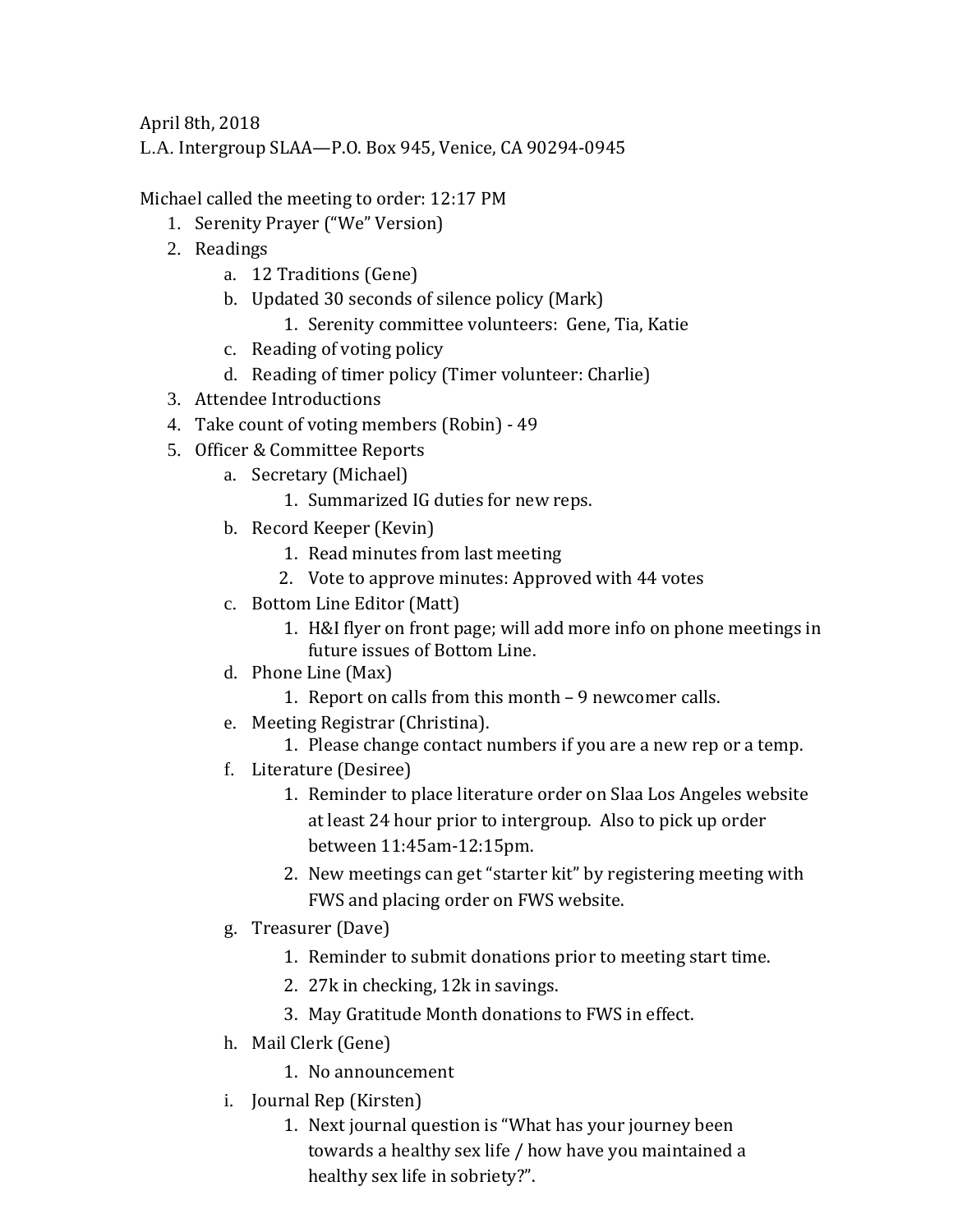- 2. Looking for 500-2500 articles on any topic.
- 3. New step 11 booklet now available.
- j. Workshops & Retreats (Newell)
	- 1. "After Withdrawal" workshop on May 19th. Flyers handed out.
	- 2. 90+ in attendance for March workshop.
- k. Webmaster for SLAA Los Angeles IG Website (Diane)
	- 1. 11k+ page reviews, 3000+ unique users.
- l. H&I Committee (Trudy)
	- 1. Meeting today right after intergroup. H&I is "Hospitals & Institutions".
	- 2. Looking for panel leaders.
- m. Social Committee (David)
	- 1. Kay stepping down as co-chair.
	- 2. Investigating liability issues.
	- 3. Announced fellowship happening weekly after Saturday night 6pm Kaiser meeting.
- n. Conference Literature Committee Conduit (Lisa)
	- 1. Monday 6pm PDT meeting (12&12 committee) 641-715-3836 access code: 138103#. 2nd Monday of the month.
	- 2. (Lisa) 4th Saturday of month at 9am PDT needs committee chair. Worldwide meeting. See FWS "committee corner" for more info.
	- 3. Meditation book under consideration.
- o. Sponsorship Committee Conduit (Gene)
	- 1. 5PM call every Monday, focus on long distance sponsorship.
- p. Speaker Seeker List Keeper (Chris)
	- 1. No announcement.
- q. ABM Delegate Announcements
	- 1. (Tia) Stepping down from ABM delegate. Mona stepping in. New Business to fill 2 year ABM alternate delegate.
	- 2. May 14th is deadline for registering at discounted rate.
	- 3. (Lisa) next year 2 bids for ABM & Convention. NY & Chicago are candidates.
- r. Translation Committee Conduit (Jake)
	- 1. New content in progress.
- 6. Old business.
	- a. None
- 7. New Business
	- a. Electing new 2 year alternate ABM. Need 10 months of sobriety by end of July. Available to attend ABM if required. Participate on at least 1 FWS committee. Attend LA IG every month.
		- 1. Gene & Robin Volunteered.